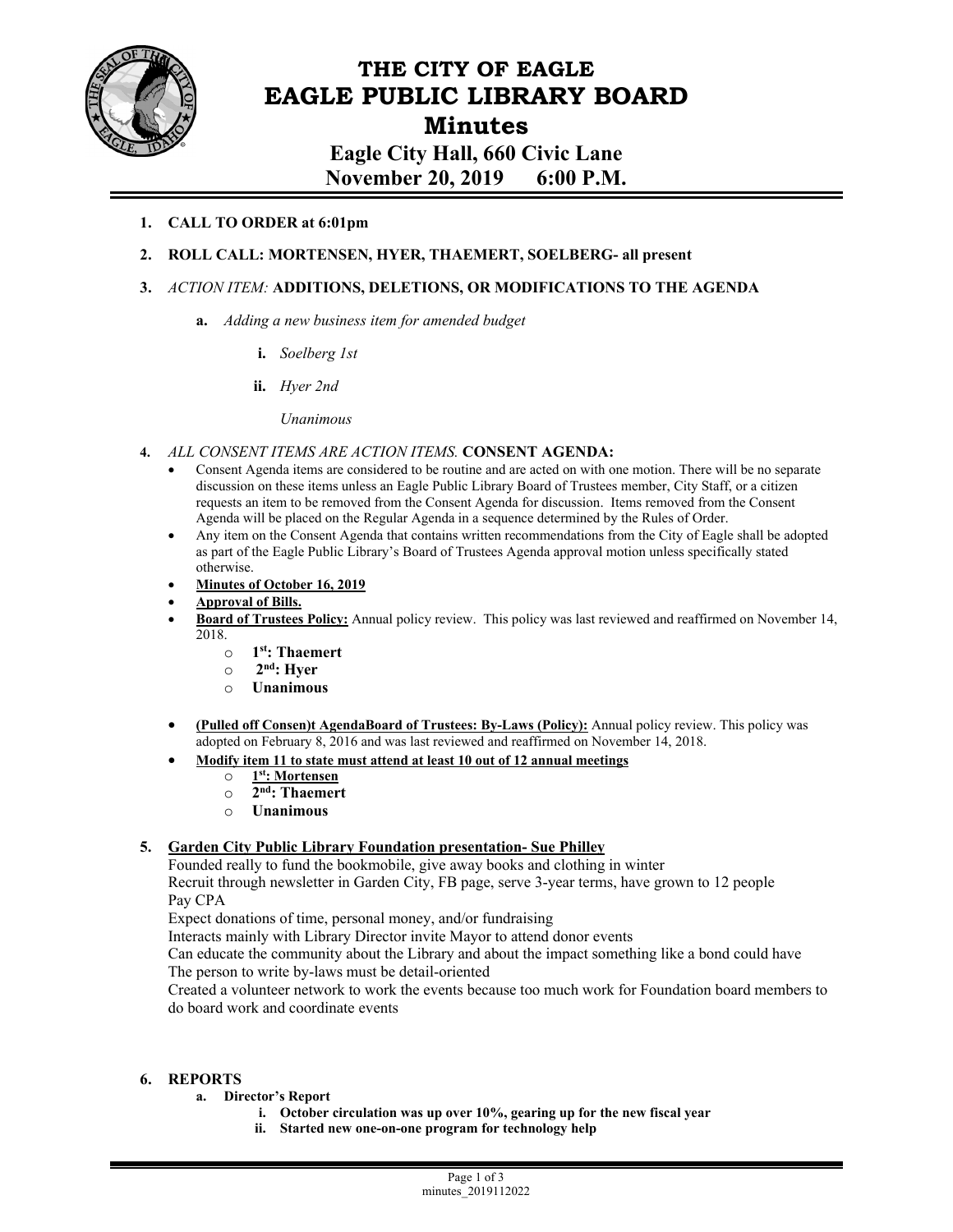

# **THE CITY OF EAGLE EAGLE PUBLIC LIBRARY BOARD Eagle City Hall, 660 Civic Lane**

**March 19, 2019 6:00 P.M.** 

- **b. Library Liaison / City Hall Reports** 
	- **i. Library**
- **c. Board Specialists Reports** 
	- **i. Growth and Development- Mortensen, nothing new report, will wait until the changing of the guard in January**
	- **ii. Finance- Thaemert nothing to report**
	- **iii. Personnel- Hyer, nothing to report**
	- **iv. Foundation- Soelberg discussed the need to develop a start of a description of the work for potential founding board members**

### **7. OLD BUSINESS**

- **a.** *ACTION ITEM*: **Trustee Job Description and Specialist Charters.** 
	- **i.** *1st Soelberg*
	- **ii.** *2nd Hyer*
	- **iii.** *Unanimous*

### **b.** *ACTION ITEM:* **Fines and Fees Schedule.**

- **i.** *Median home price x tax levy rate:* **\$114/year**
- **ii.** *Mean home price x tax levy rate:* **\$135/year**  *Current fee is \$55/year*

*Motion: To approve non-resident fee using median home price x tax levy. This year will be a fee of \$114.* 

 *1st Soelberg 2nd: Hyer Approved unanimously* 

- *c. ACTION ITEM***: Board Vacancy.** *Prospective applicants introduce themselves*
- **8. PUBLIC COMMENT:** This time is reserved for the public to address the Eagle Public Library Board of Trustees regarding concerns or comments they would like to provide to the Board regarding subjects **not** on the agenda. This is **not** the time slot to give formal testimony on a new business item or pending application or proposal. Out of courtesy for all who wish to speak, the Board requests each speaker limit their comments to three (3) minutes.
- **9. EXECUTIVE SESSION**: 74-206. Executive sessions -- When authorized. (1) An executive session at which members of the public are excluded may be held, but only for the purposes and only in the manner set forth in this section. The motion to go into executive session shall identify the specific subsections of this section that authorize the executive session. There shall be a roll call vote on the motion and the vote shall be recorded in the minutes. An executive session shall be authorized by a two-thirds (2/3) vote of the governing body. An executive session may be held:
	- a. 74-206 (1) (b) To consider the evaluation, dismissal or disciplining of, or to hear complaints or charges brought against, a public officer, employee, staff member or individual agent, or public school student;
		- Roll Call Vote: Hyer: yes Mortensen:yes Thaemert: yes Soelberg: yes Into executive session at: 7:18pm, out at 8:29pm

### **10.** NEW BUSINESS

a. *ACTION ITEM:* Amended Budget. Requested budget amendment to meet City Clerk's filing deadline.

*New business will be tabled until a special session at the EPL, November26th at 5:45pm*